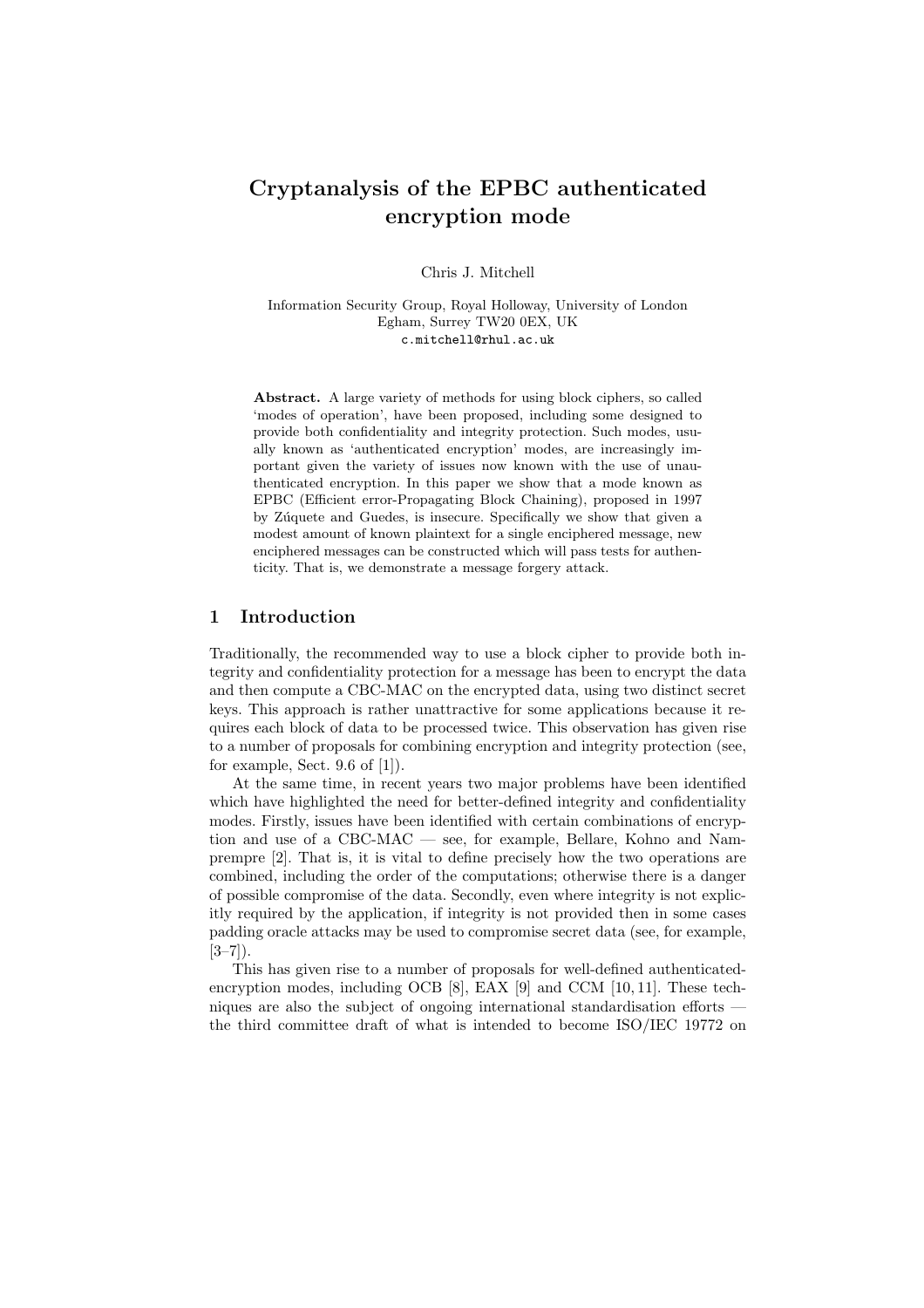authenticated encryption was published in June 2007 [12] (see also Dent and Mitchell, [13]).

In this paper we examine another authenticated-encryption mode, known as EPBC, which was introduced by Zúquete and Guedes in 1997 [14]. We show that this mode is subject to a message forgery attack using only a modest amount of known plaintext, and hence does not provide adequate integrity protection. When combined with other recent cryptanalyses of authenticatedencrypted modes [15], this emphasises the need to only use modes which have robust evidence for their security, e.g. OCB, EAX or CCM.

#### 2 Integrity Protection

Before discussing any possible attacks, we need to explain how EPBC mode is intended to be used to provide both confidentiality and integrity protection. The idea is very simple. First divide the data to be encrypted into a sequence of n-bit blocks, padding as necessary, where  $n$  is the block length for the block cipher in use. Then append an additional  $n$ -bit block to the end of the message, where this block can be predicted by the decrypter (e.g. a fixed block); this is referred to as the *integrity control value* by Zúquete and Guedes [14]. When the message is decrypted, a check is made that the final block is the expected value and, if it is, the message is deemed authentic.

Before proceeding observe that this general approach possesses an intrinsic weakness. That is, suppose that a fixed final block (the *terminator block*) is used to detect message manipulations (as above). Then an attacker might be able to persuade the legitimate originator of protected messages to encrypt a message which contains the fixed terminator block somewhere in the middle of the message. The attacker will then be able to delete all ciphertext blocks following the encrypted terminator block, and such a change will not be detectable.

Despite this weakness, using an appropriate encryption mode combined with a method for adding verifiable redundancy to a message is still used for message integrity protection — e.g. in Kerberos (see, for example,  $[13]$ ). As far as this paper is concerned we note that such an attack could be prevented by ensuring that the legitimate encrypter refuses to encrypt any plaintext message containing the terminator block. We further note that such an attack requires chosen plaintext, and the attack we demonstrate later in this paper requires only a limited amount of known plaintext.

#### 3 The Zúquete-Guedes EPBC Mode

First suppose that the data is to be protected using an  $n$ -bit block cipher, i.e. a block cipher operating on plaintext and ciphertext blocks of n bits. We further suppose that n is even, and put  $n = 2m$  (as is the case for all standardised block ciphers — see, for example, [16]). We write  $e_K(P)$  for the result of block cipher encrypting the *n*-bit block P using the secret key K, and  $d_K(C)$  for the result of block cipher decrypting the *n*-bit block  $C$  using the key  $K$ . Suppose the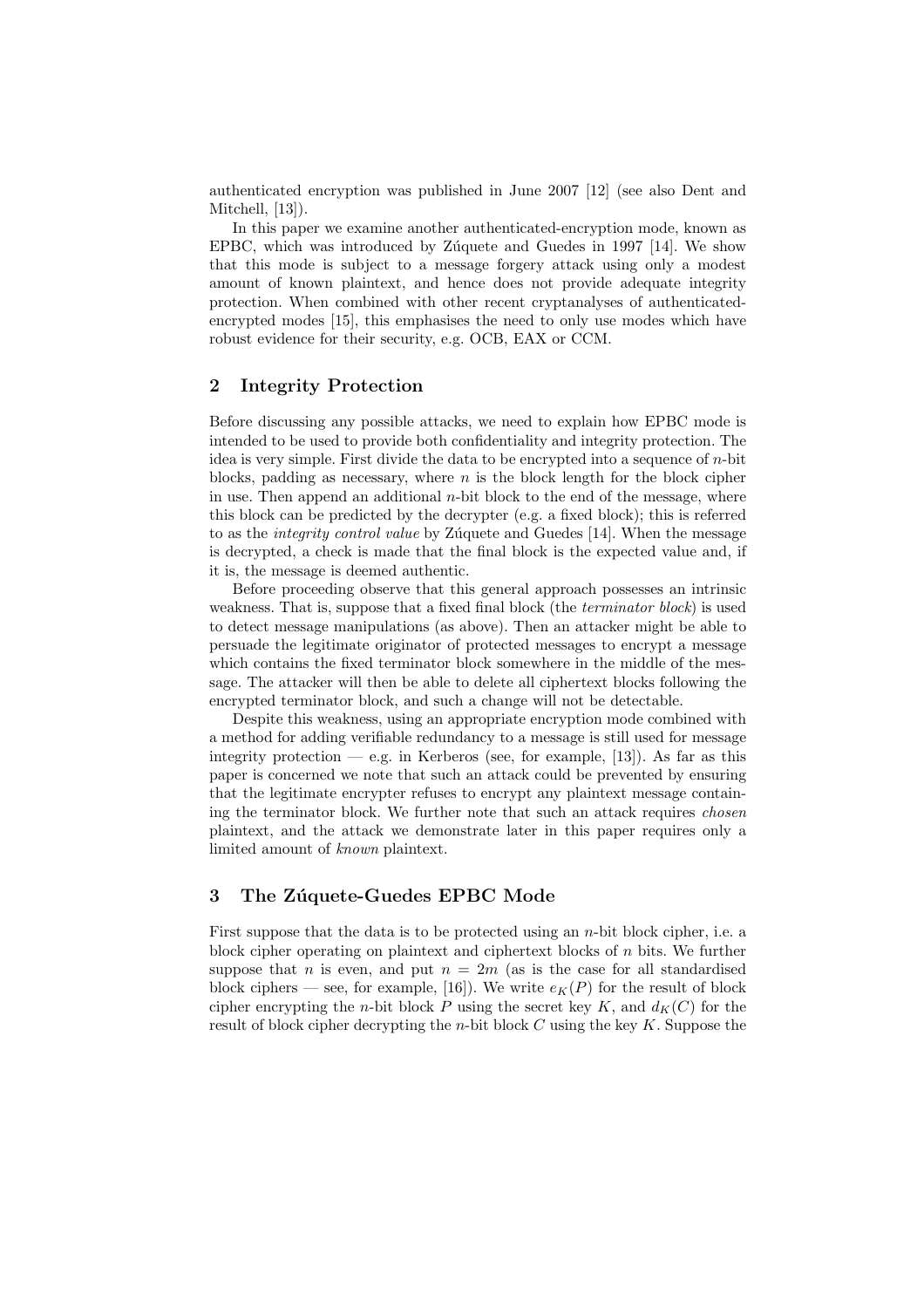plaintext to be protected is divided into a sequence of  $n$ -bit blocks (if necessary, having first been padded):  $P_1, P_2, \ldots, P_t$ .

The scheme uses two secret *n*-bit Initialisation Vectors (IVs), denoted by  $F_0$ and  $G_0$ . The EPBC encryption of the plaintext  $P_1, P_2, \ldots, P_t$  is then defined as:

$$
G_i = P_i \oplus F_{i-1}, \quad (1 \le i \le t), \tag{1}
$$

$$
F_i = e_K(G_i), \quad (1 \le i \le t), \tag{2}
$$

$$
C_i = F_i \oplus g(G_{i-1}), \quad (2 \le i \le t), \tag{3}
$$

where  $C_1 = F_1 \oplus G_0$ ,  $\oplus$  denotes bit-wise exclusive-or, and g is a function that maps an  $n$ -bit block to an  $n$ -bit block, defined below. The operation of the mode (when used for encryption) is shown in Figure 1. Note that we refer to the values  $F_i$  and  $G_i$  as 'internal' values, as they are computed during encryption, but they do not constitute part of the ciphertext.



Fig. 1. EPBC encryption

The function  $g$  is defined as follows. Suppose  $X$  is an *n*-bit block, where  $X = L||R$  and L and R are m-bit blocks (and, as throughout,  $||$  denotes concatenation). Then

$$
g(X) = (L \vee \overline{R})||(L \wedge \overline{R})
$$

where ∨ denotes the bit-wise inclusive or operation, ∧ denotes the bit-wise logical and operation, and  $\overline{X}$  denotes the logical negation of X (i.e. changing every zero to a one and vice versa).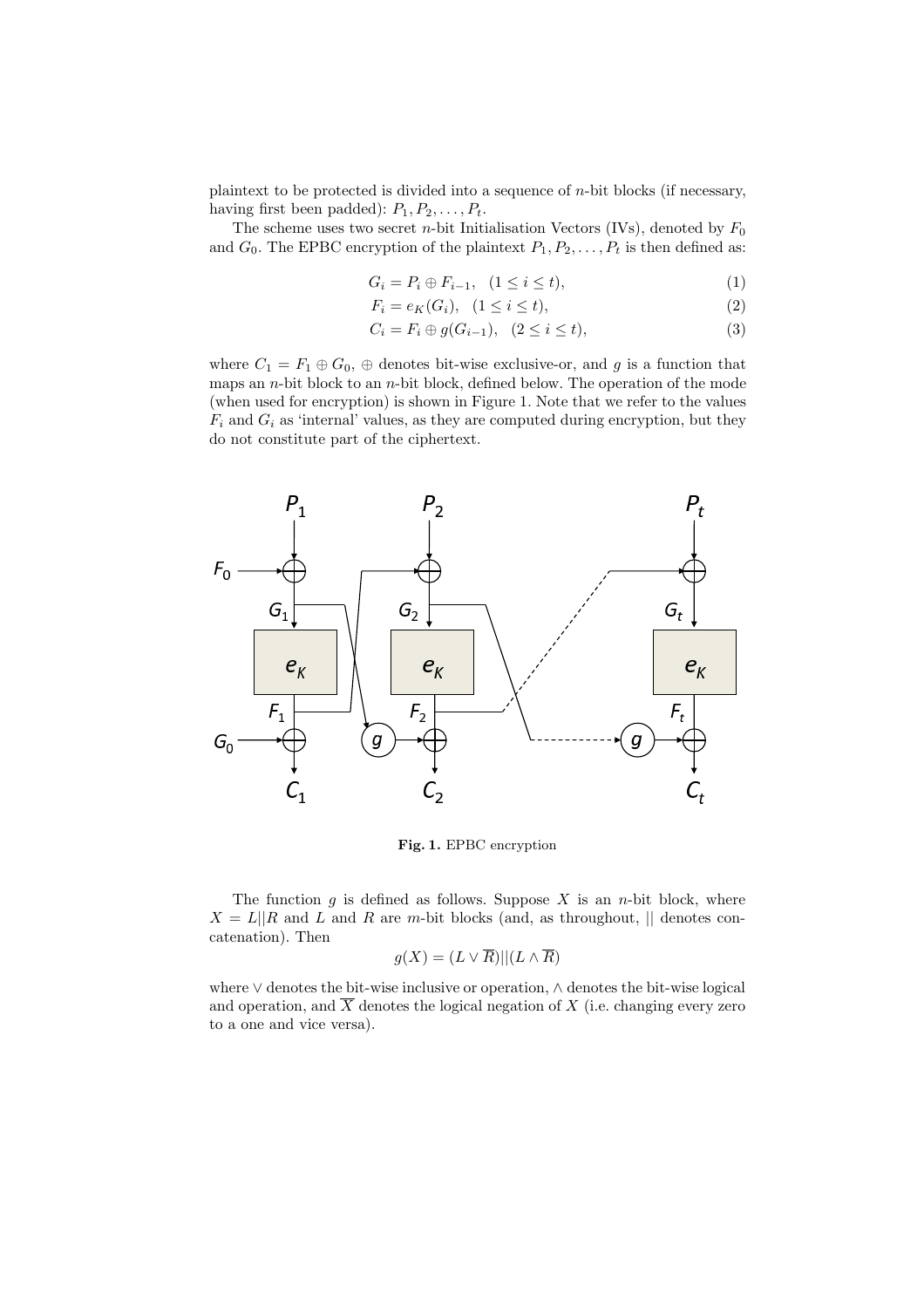Finally, note that decryption operates similarly. We have:

$$
F_i = C_i \oplus g(G_{i-1}), \quad (2 \le i \le t), \tag{4}
$$

$$
G_i = d_K(F_i), \quad (1 \le i \le t), \tag{5}
$$

$$
P_i = G_i \oplus F_{i-1}, \quad (1 \le i \le t). \tag{6}
$$

and  $F_1 = C_1 \oplus G_0$ , where d denotes block cipher decryption.

#### 4 Some Preliminary Observations

We first establish some simple results on the operation of the EPBC scheme. In particular, we consider the operation of the function g.

**Lemma 1.** Suppose  $g(X) = L' || R'$ , where X is an n-bit block and we let  $L' =$  $(\ell'_1, \ell'_2, \ldots, \ell'_m)$  and  $R' = (r'_1, r'_2, \ldots, r'_m)$  be m-bit blocks. Then, for every i  $(1 \leq$  $i \leq m$ , if  $\ell'_i = 0$  then  $r'_i = 0$ .

*Proof* Let  $X = L||R$ , where  $L = (\ell_1, \ell_2, \ldots, \ell_m)$  and  $R = (r_1, r_2, \ldots, r_m)$ . Suppose  $\ell_i' = 0$  for some *i*. But, by definition,  $\ell_i' = \ell_i \vee \overline{r_i}$ , and hence  $\ell_i = \overline{r_i} = 0$ . Hence  $r'_i = \ell_i \wedge \overline{r_i} = 0.$ 

The above Lemma implies that output bit pairs  $(\ell'_i, r'_i)$  can never be equal to (0,1). In fact, we can obtain the following more general result which gives Lemma 1 as a special case.

**Lemma 2.** Suppose that, as above,  $X = L||R$  where  $L = (\ell_1, \ell_2, \ldots, \ell_m)$  and  $R = (r_1, r_2, \ldots, r_m)$ . Suppose also that  $g(X) = L' || R'$  where  $L' = (\ell'_1, \ell'_2, \ldots, \ell'_m)$ and  $R' = (r'_1, r'_2, \ldots, r'_m)$ . Then if  $(\ell_i, r_i) \in A$  then  $(\ell'_i, r'_i) \in B$ , where all possibilities for A and B are given in Table 1. Note that, for simplicity, in this table we write xy instad of  $(x, y)$ .

*Proof* The result follows from a simple case by case analysis.  $\Box$ 

Before proceeding we make a general observation which underlies the attack procedure described below. That is, given a random set A of any particular size (not equal to 1), then the expected value of  $|B|$  is always smaller than  $|A|$ .

#### 5 Attack Stage  $1$  — Deducing Internal Pairs

The objective of this stage of the attack is to use knowledge of known plaintext/ciphertext pairs  $(P_i, C_i)$  to learn the values of corresponding 'internal pairs'  $(F_i, G_i)$ . In the second stage of the attack, described in Sect. 6, we show how to use these internal values to complete a forgery attack on EPBC mode.

Suppose an attacker knows s consecutive pairs of plaintext/ciphertext blocks for some  $s > 1$ . That is, suppose

$$
(P_j, C_j), (P_{j+1}, C_{j+1}), \ldots, (P_{j+s-1}, C_{j+s-1})
$$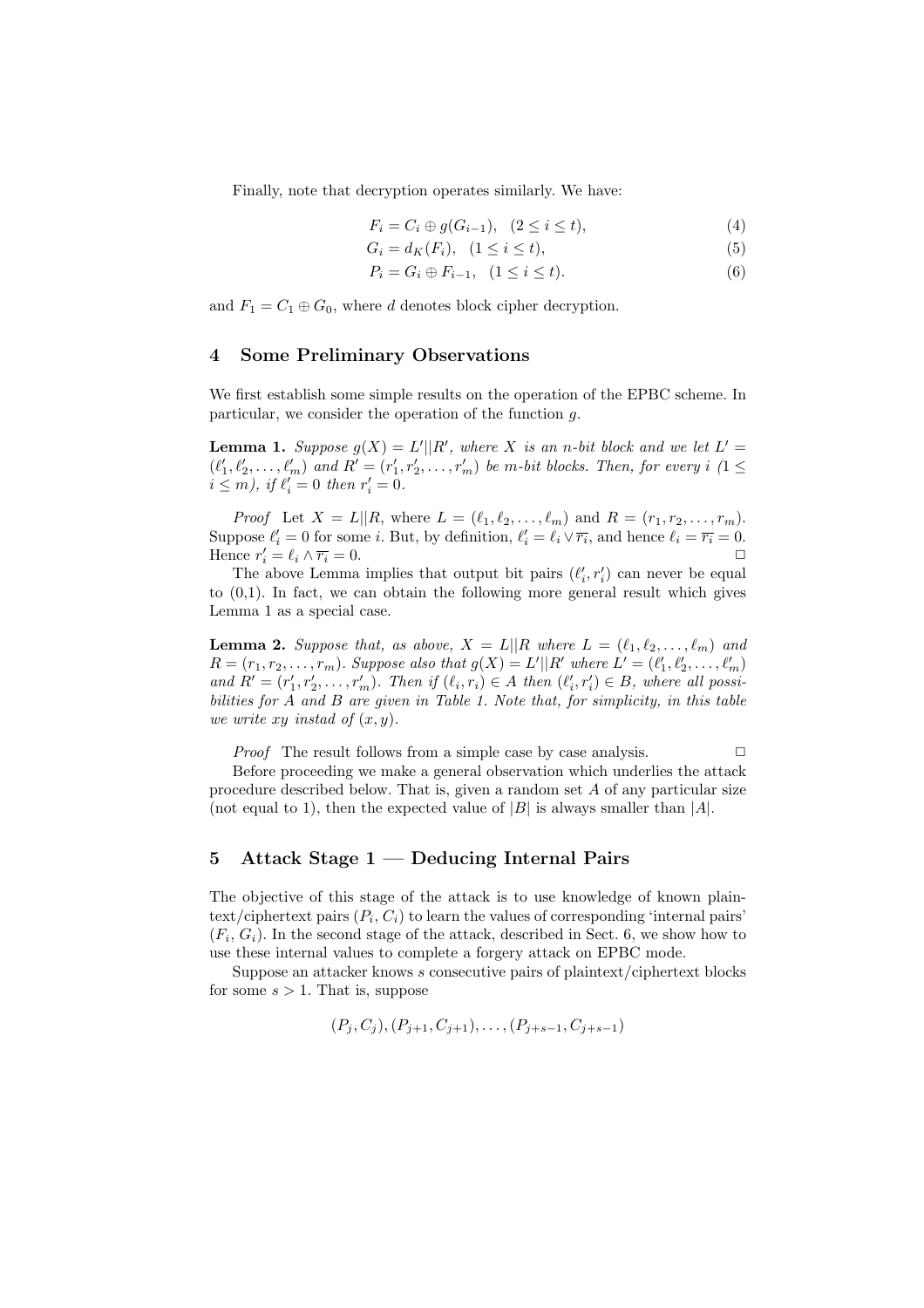**Table 1.** Input/output possibilities for  $g$ 

|                      | A (set of input pairs) $ B $ (set of output pairs) |
|----------------------|----------------------------------------------------|
| $\{00, 01, 10, 11\}$ | $\{00, 10, 11\}$                                   |
| $\{01, 10, 11\}$     | $\{00, 10, 11\}$                                   |
| $\{00, 10, 11\}$     | $\{10, 11\}$                                       |
| $\{00, 01, 11\}$     | $\{00, 10\}$                                       |
| $\{00, 01, 10\}$     | $\{00, 10, 11\}$                                   |
| $\{10, 11\}$         | $\{10, 11\}$                                       |
| $\{01, 11\}$         | $\{00, 10\}$                                       |
| $\{01, 10\}$         | $\{00, 11\}$                                       |
| $\{00, 11\}$         | ${10}$                                             |
| $\{00, 10\}$         | $\{10, 11\}$                                       |
| $\{00, 01\}$         | $\{00, 10\}$                                       |
| ${11}$               | ${10}$                                             |
| ${10}$               | ${11}$                                             |
| $\{01\}$             | $\{00\}$                                           |
| $\{00\}$             | {10}                                               |

are known, where we also suppose that  $j > 1$ .

First observe that we know that  $C_j = F_j \oplus g(G_{j-1})$  (since  $j > 1$ ). From Lemma 1, we also know that, if  $g(G_{j-1}) = L' || R'$  where  $L' = (\ell'_1, \ell'_2, \ldots, \ell'_m)$ and  $R' = (r'_1, r'_2, \ldots, r'_m)$ , then  $(\ell'_i, r'_i)$  can never equal  $(0,1)$  for any i. Hence knowledge of  $C_j$  will immediately yield knowledge about  $F_j$ . Specifically, it will yield the information that certain bit pairs cannot occur in  $F_j$ , where each bit pair contains a bit from the left half and the corresponding bit from the right half. More precisely, given that there are  $m$  such bit pairs in  $F_j$ , and for each such pair one of the four possible bit pairs will be ruled out, the number of possibilities for  $F_i$  will be reduced from  $2^{2m}$  to  $3^m$ .

Using Lemma 2, we can extend this observation making use of subsequent plaintext/ciphertext block pairs. Since  $G_{j+1} = P_{j+1} \oplus F_j$ , information about forbidden bit pairs in  $F_j$ , combined with knowledge of  $P_{j+1}$ , gives information about forbidden bit pairs in  $G_{j+1}$ . This yields information about (potentially) even more forbidden bit pairs in  $g(G_{j+1})$ . Given that

$$
C_{j+2} = F_{j+2} \oplus g(G_{j+1}),
$$

and given knowledge of  $C_{j+2}$ , this gives even more information about forbidden bit pairs in  $F_{j+2}$ , and so on.

That is, it is possible to deduce increasing amounts of information about the sequence of  $n$ -bit blocks:

$$
F_j, g(G_{j+1}), F_{j+2}, g(G_{j+3}), \ldots
$$

Hence, assuming that we know sufficiently many pairs to perform the calculations, for sufficiently large w there will only be one possibility for  $F_{j+2w}$ . Using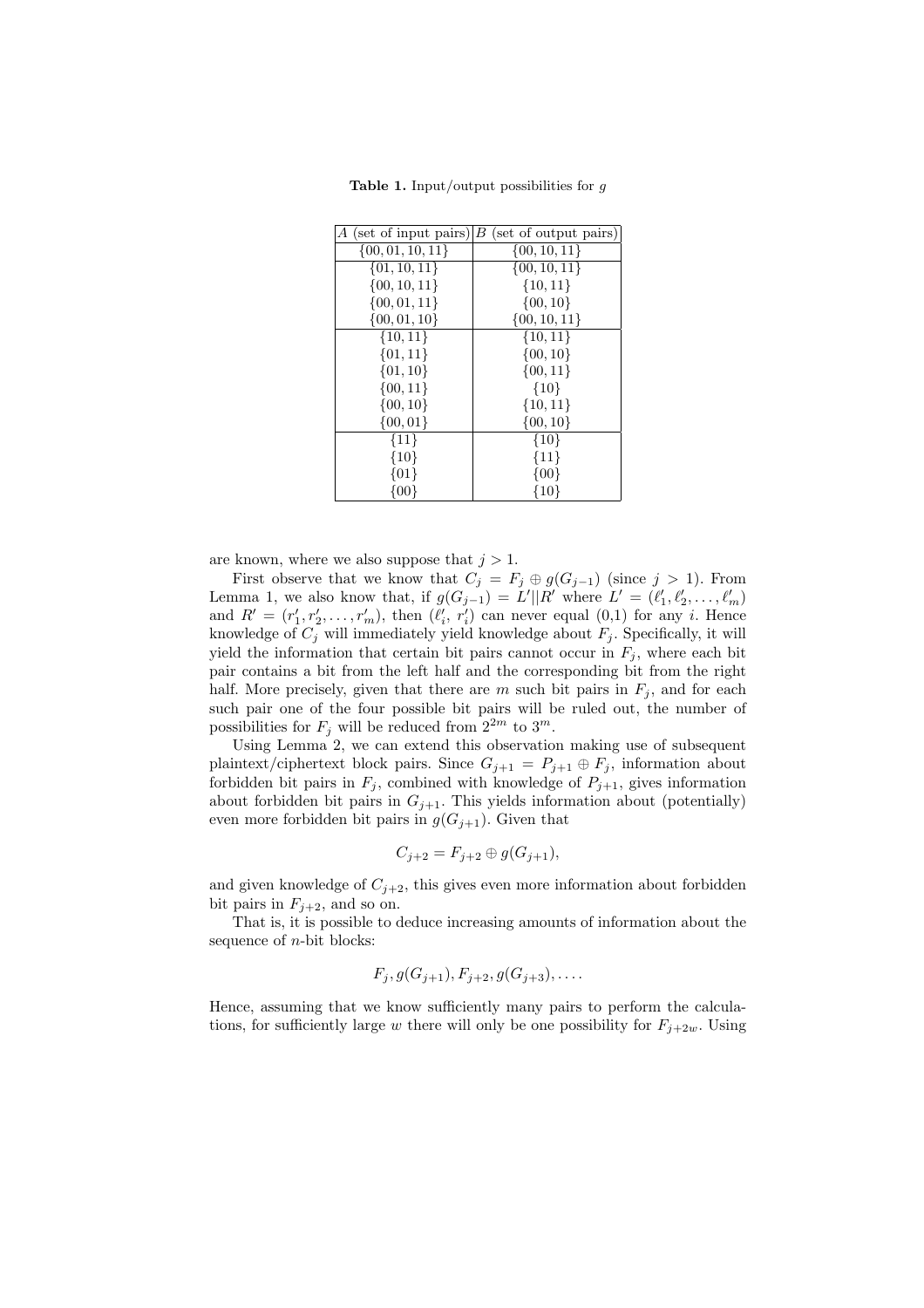knowledge of  $P_{j+2w+1}$ , this immediately gives certain knowledge of  $G_{j+2w+1}$ . I.e., for all sufficiently large values of  $w$ , complete knowledge can be obtained of  $F_{j+2w}$  and  $G_{j+2w+1}$ .

In the above discussion we did not use all the available information to make the deductions. In fact we only used knowledge of  $C_i, C_{i+2}, C_{i+4}, \ldots$  and  $P_{j+1}, P_{j+3}, P_{j+5}, \ldots$  We have also only shown how to derive information about  $F_j, F_{j+2}, F_{j+4}, \ldots$  and  $G_{j+1}, G_{j+3}, G_{j+5}, \ldots$ 

However, we can simply repeat the above argument starting with  $F_{j+1}$ , using the remainder of the information available. That is, repeating the process starting one block later will enable the deduction of information about  $F_{j+1}, F_{j+3}, F_{j+5}, \ldots$  and  $G_{j+2}, G_{j+4}, G_{j+6}, \ldots$  Finally note that the above analysis does not make use of knowledge of  $P_j$ , only of  $C_j$ .

The above discussion has been rather informal, in that 'sufficiently large' has not been quantified. However, Lemma 2 enables us to make this more precise.

Consider any pair of bit positions in an *n*-bit block:  $(i, i + m)$ , say, where  $1 \leq i \leq m$ . Then, from Lemma 1, we know that  $g(G_{j-1})$  cannot have  $(0,1)$  in these two bit positions. Hence, given knowledge of  $C_j$ , we know that the bits in positions  $(i, i + m)$  in  $F_j = C_j \oplus g(G_{j-1})$  can only take three of the four possible values. Precisely which three possibilities will depend on the pair of bits in positions  $(i, i + m)$  in  $C_j$ , which we assume are randomly distributed.

As a result we know that the bits in positions  $(i, i+m)$  in  $G_{i+1}$  can only take three of the four possible values. From an examination of Table 1, the number of possibilities for the bits in positions  $(i, i+m)$  in  $g(G_{j+1})$  will either be two or three, depending on the three possibilities for the bit pair in  $G_{j+1}$ . Specifically, there is a 50% chance that there will only be two possibilities for the bit pair in  $G_{i+1}$ , and a 50% that there will be three possibilities for the bit pair in  $G_{i+1}$ .

Extending this analysis using standard probabilistic arguments for stochastic processes, it follows that the probability  $p$  that there will only be a single possibility for the bit pair after  $v$  iterations of the above process is equal to the bottom left entry in the vth power of the four by four matrix given in Figure 2. The entry in the  $i$  row and the j<sup>th</sup> column of this matrix represents the probability that a set A of size i will map to a set B of size j (as derived from Table 1). Some values of this matrix entry (i.e. of p) for various values of v are given in Table 2.

$$
\left(\begin{array}{l} {1\quad \, 0\quad \ 0\ \ \, 0} \\ {1/6\,\,5/6\quad 0\ \ \, 0} \\ {0\quad \, 1/2\,\, 1/2\ \, 0} \\ {0\quad \ 0\quad \ 1\quad \, 0} \end{array}\right)\ \,
$$

Fig. 2. Transition probability matrix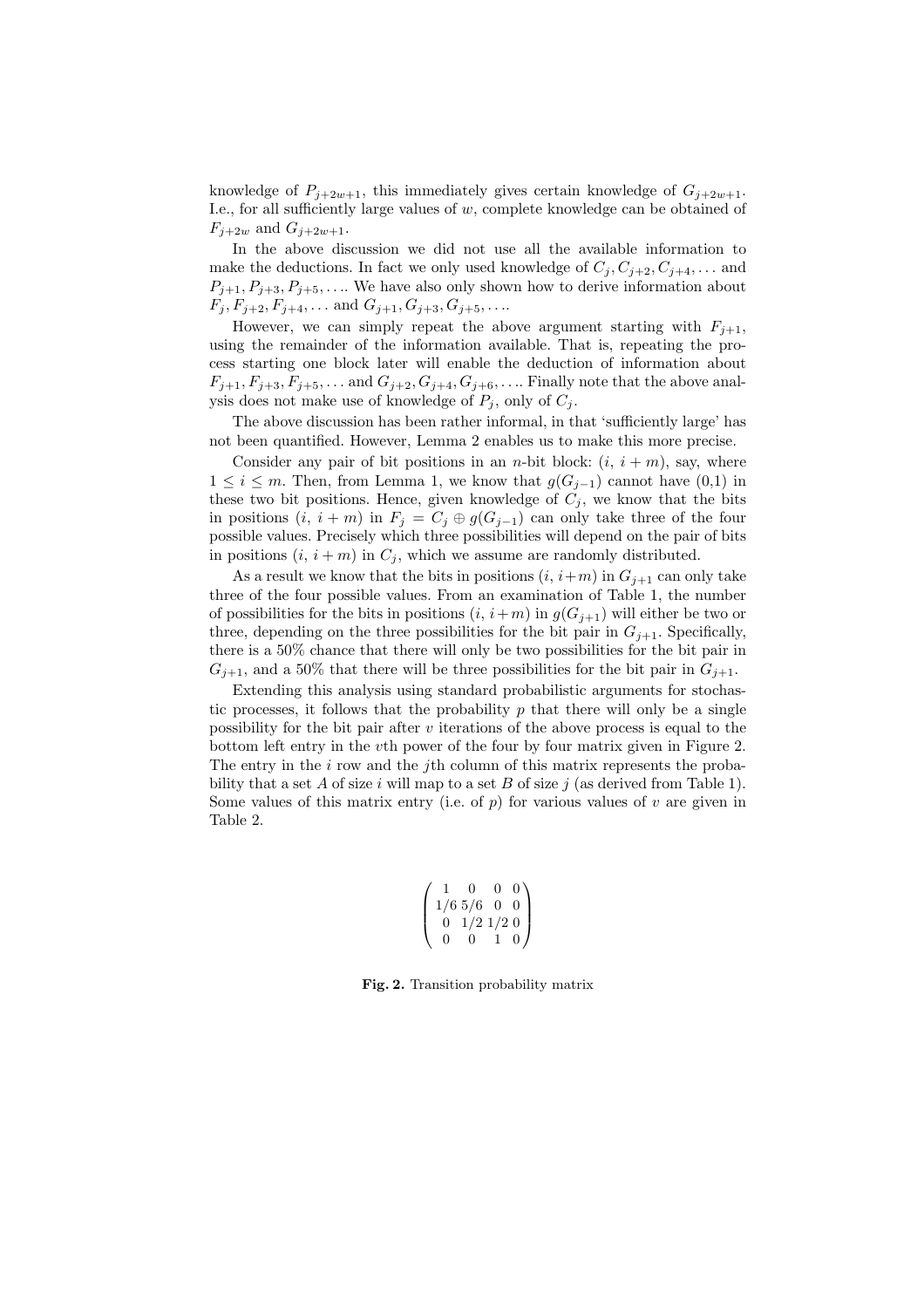Table 2. Probability of a unique possibility for a bit pair

| v  | prob. $p v$ | prob. $p v$ | prob. $p$ |
|----|-------------|-------------|-----------|
| 10 | 0.71027 20  | 0.95305 30  | 0.99241   |
| 40 | 0.99878 50  | 0.99980 60  | 0.99997   |

That is, after 30 iterations, i.e. given knowledge of 60 consecutive plaintext/ciphertext pairs, the probability  $p$  that a bit pair will be known with certainty is 0.99241. We are actually interested in the probability q that an entire n-bit block will be known with certainty. It is straightforward to verify that

$$
q = p^{n/2}
$$

.

In Table 3, this probability is tabulated for the same values of  $v$  as given in Table 2, assuming the use of a 128-bit block cipher.

Table 3. Probability of a unique possibility for a 128-bit block

| $\boldsymbol{v}$ | prob. $q v$       | prob. $q v$            | prob. $q$ |
|------------------|-------------------|------------------------|-----------|
| 10               | very small $ 20 $ | $0.04607\overline{30}$ | 0.61409   |
| 40               | 0.92485 50        | 0.98728 60             | 0.99808   |

Hence, for such a cipher, if 60 consecutive pairs of plaintext/ciphertext blocks are known (bearing in mind that each iteration involves alternate blocks), then there is a 60% chance that the final internal variables  $F_i$  and  $G_i$  will be completely known. This probability increases to nearly 99% if 100 consecutive block pairs are available.

## 6 Attack Stage  $2$  — Completing the Forgery

We now suppose that the attack procedure described in the previous section has been completed, i.e. matching pairs of consecutive plaintext/ciphertext blocks have been used to learn internal values  $G_i$ , for some i. We suppose also that the EPBC mode is being used to provide both confidentiality and integrity using a fixed *n*-bit integrity control value  $V$ . That is, when a message is decrypted, the final plaintext block must equal  $V$  if the message is to be accepted as genuine. To demonstrate a forgery attack, we therefore need to show how to construct a message for which this will be true.

We suppose that the following resources are available to an attacker.

– An encrypted message  $C_1, C_2, \ldots, C_t$  for which the attacker knows the internal value  $G_s$ , for some  $s \leq t$ .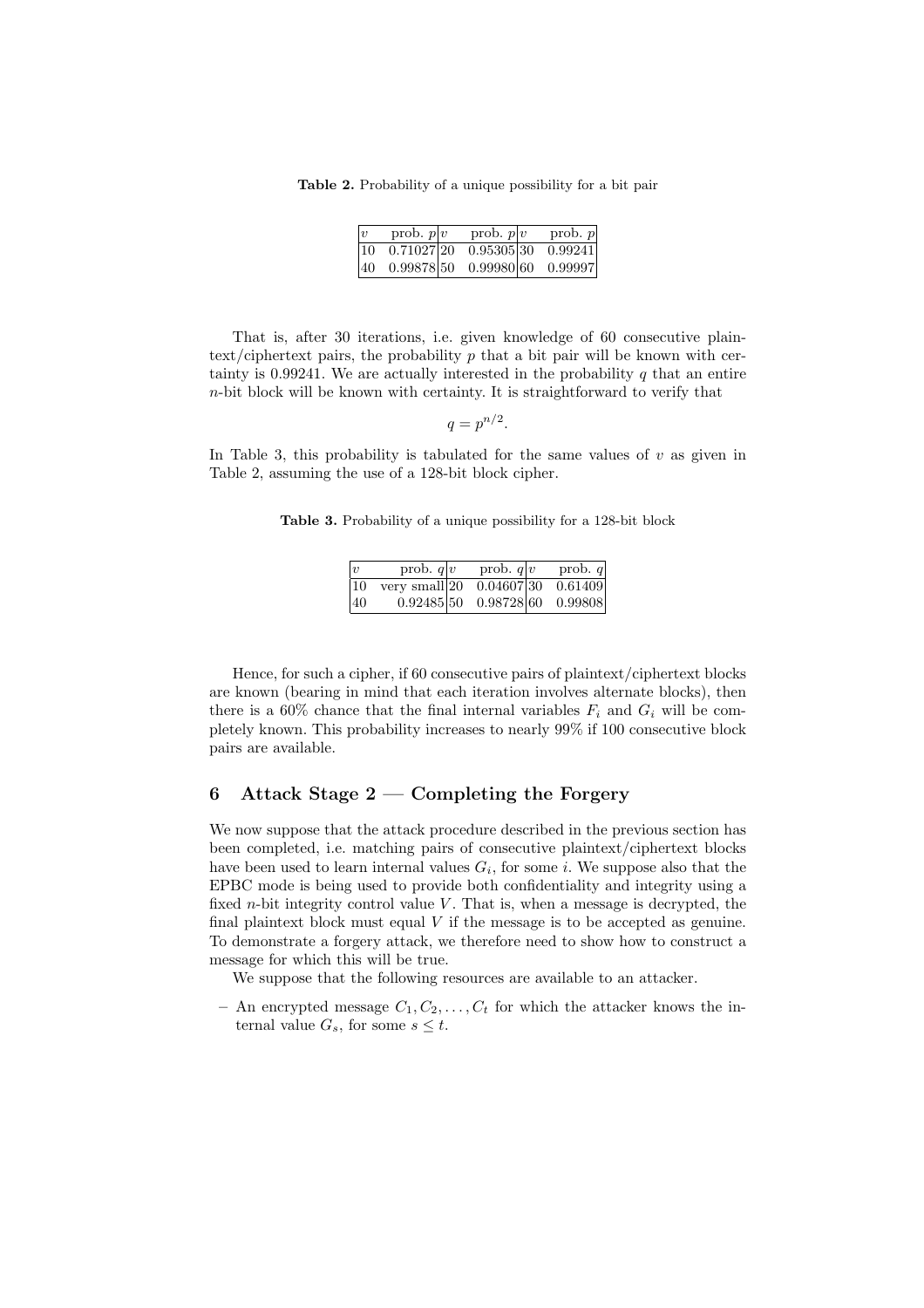– The final two blocks  $(C'_{u-1}, C'_{u})$  of an encrypted message for which the attacker also knows the internal value  $G'_{u-2}$ . Note that we are assuming that  $P'_u = V$ , where  $P'_u$  is the final plaintext block corresponding to this enciphered message.

Note that we assume also that the same secret key  $K$  has been used to compute both the ciphertexts involved (in fact, the same message could be used to yield both of the sets of values required).

We now define the 'forged' ciphertext message  $C_1^*, C_2^*, \ldots, C_{s+2}^*$  as follows:

$$
C_i^* = C_i, \quad (1 \le i \le s),
$$
  
\n
$$
C_{s+1}^* = C_{u-1}' \oplus g(G_{u-2}') \oplus g(G_s),
$$
 and  
\n
$$
C_{s+2}^* = C_u'.
$$

It remains to show that, when the above forged message is decrypted, the final recovered plaintext block will equal  $V$ . Suppose that, when decrypting  $C_1^*, C_2^*, \ldots, C_{s+2}^*$ , the internal values are  $F_i^*$  and  $G_i^*$   $(1 \le i \le s+2)$ .

We first note that it follows immediately from the definitions that  $F_i^* = F_i$ and  $G_i^* = G_i$  (1  $\leq i \leq s$ ), where  $F_i$  and  $G_i$  are the internal values generated during the encryption process that yielded the ciphertext message  $C_1, C_2, \ldots, C_t$ . We now consider the decryption of  $C_{s+1}^*$ .

We have

$$
F_{s+1}^* = C_{s+1}^* \oplus g(G_s^*) \quad \text{(from Sect. 3)}
$$
  
=  $C'_{u-1} \oplus g(G'_{u-2}) \oplus g(G_s) \oplus g(G_s^*) \quad \text{(by defn. of } C_{s+1}^*)$   
=  $C'_{u-1} \oplus g(G'_{u-2}) \quad \text{(since } G_s^* = G_s)$   
=  $F'_{u-1}$ .

Hence  $G_{s+1}^* = G'_{u-1}$ .

We now consider the decryption of  $C_{s+2}^*$ . We have

$$
F_{s+2}^* = C_{s+2}^* \oplus g(G_{s+1}^*) \quad \text{(from Sect. 3)}
$$
  
=  $C_u' \oplus g(G_{u-1}') \quad \text{(by defn. of } C_{s+2}^*)$   
=  $F_u'.$ 

Hence  $G_{s+2}^* = G_u'$ . Finally, we have

$$
P_{s+2}^* = G_{s+2}^* \oplus F_{s+1}^*
$$
 (from Sect. 3)  
=  $G'_u \oplus F'_{u-1}$  (from above)  
=  $P'_u$   
=  $V$ ,

as required.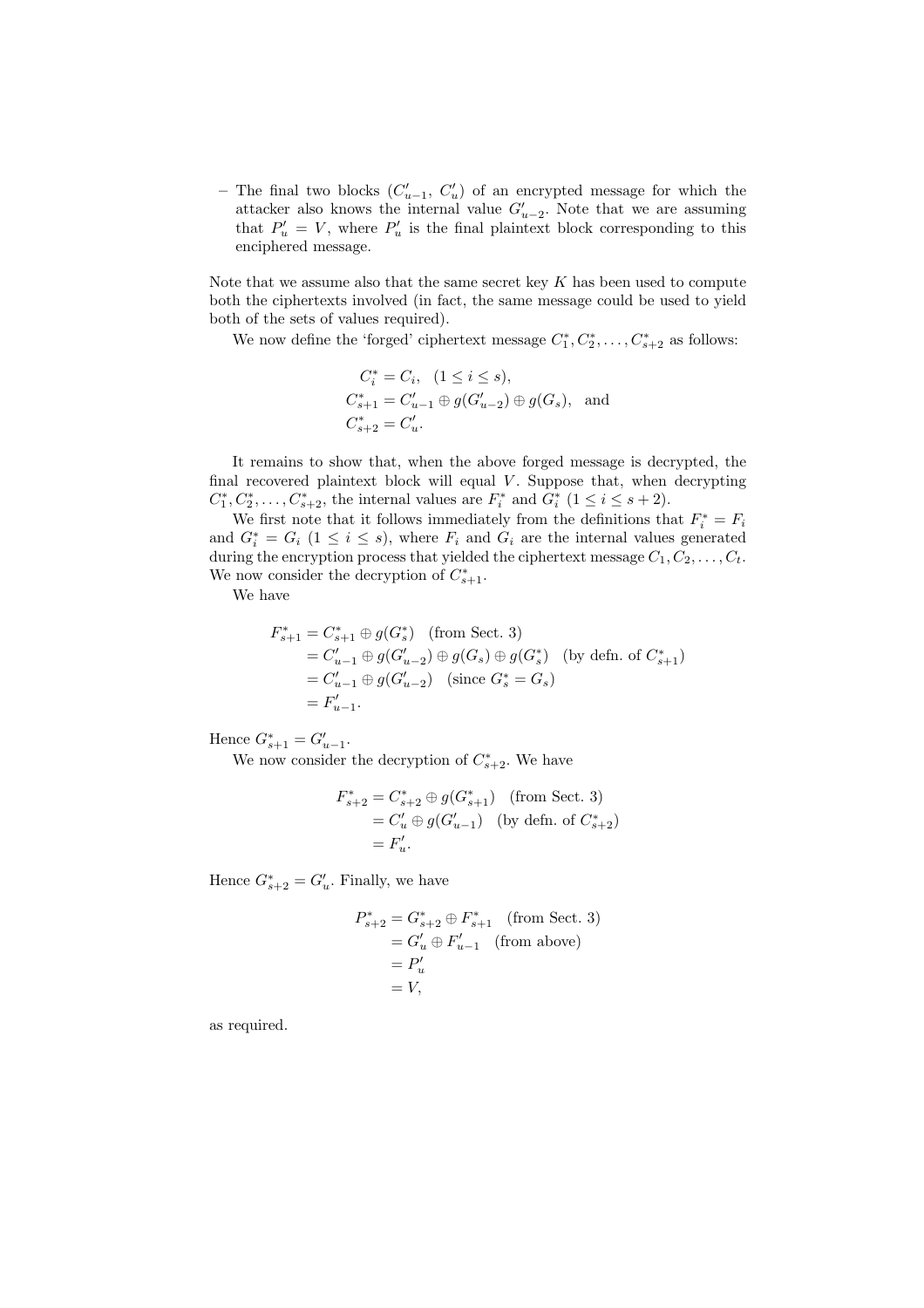### 7 Further Observations

#### 7.1 Attack Performance

It is of interest to try to understand the overall complexity of the attack described above, i.e. to understand what information is required to complete an attack, and what computations need to be performed. For a 128-bit block cipher, we have shown in Sect. 5 that knowledge of 80 consecutive pairs of known plaintext/ciphertext blocks will be very likely to yield certain knowledge of the 'final' internal variable  $G_i$ .

Thus, if the attacker has access to two messages encrypted using the same key, and the attacker knows the final 80 plaintext blocks for both messages (as well as the ciphertext), then the attacker will almost certainly have sufficient information to perform the procedure described in Sect. 6. The computations involved in both stages of the attack are trivial — indeed, they involve only a small number of computations of the (very simple) function  $q$ , and some exclusive-or operations on pairs of blocks.

Thus the attack will have a relatively high success probability given only a modest amount of known plaintext, and the computations involved are completely trivial.

#### 7.2 The Choice for the Function g

As should be clear from the discussions above, completing the attack as described in Sect. 6 requires knowledge of internal variables  $G_i$ . It is possible to learn these values as a result of the procedure described in Sect. 5; this procedure only works because the function  $g$  is non-bijective, and has a very simple structure. This raises two questions.

Firstly, why is the function q chosen to be non-bijective? Secondly, if there is a good reason to use a non-bijective function, then why not use one with less obvious structure?

The answer to the first question can be found in the original paper of Zuguete and Guedes [14]. As stated in [14], EPBC is very similar to a previously devised mode called IOBC, proposed by Recacha in 1996<sup>1</sup>. Indeed, the only difference is that the function  $g$  used in IOBC is bijective, involving some fixed bit permutations. However, as very briefly outlined in [14], IOBC is subject to knownplaintext attacks if the message being encrypted contains more than  $n^2/4$  blocks, where  $n$  is the block cipher block length, i.e. around 4000 blocks for AES. The exact attack approach is not clear from [14], which states that a detailed description can be found in the 1996 paper of Recacha. Because of the existence of this attack, EPBC was designed to use a non-bijective function  $q$ , which (apparently) rules out the known-plaintext attacks applying to IOBC.

The answer to the second question is less clear. Obviously,  $q$  could be implemented using one or more block cipher encryptions, which, if done correctly,

<sup>1</sup> Unfortunately, the 1996 Recacha paper cited in [14] does not appear to be readily available.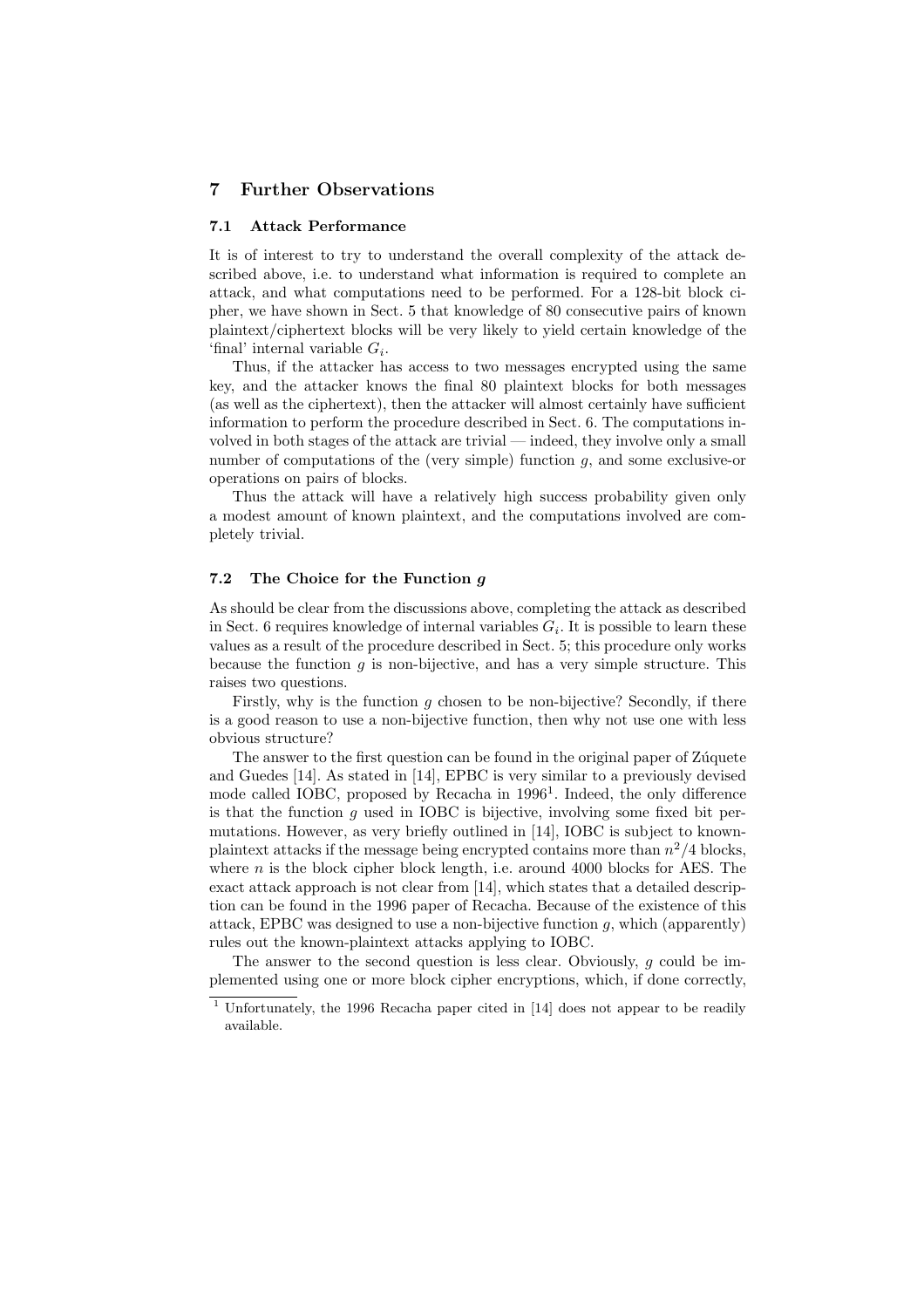would certainly remove the simple structures exploited in Sect. 5. However, such an approach would significantly increase the complexity of the mode of operation, and one of the main design goals was to devise a scheme with minimal complexity. Designing a function  $g$  which is both sufficiently complex to prevent attack, but is nevertheless very fast to perform would, perhaps, be an interesting research question; however, given that highly efficient provably secure authenticated encryption modes are now known to exist (as discussed in Sect. 1), this is probably not likely to be a particularly fruitful line of enquiry.

### 8 Summary and Conclusions

In this paper we have demonstrated a forgery attack against EPBC mode when used to provide message integrity. This attack required only known plaintext (and no chosen plaintext). We can therefore conclude that this mode is unacceptably weak, and should therefore not be used. (Whilst it is probably an effective mode for encryption only, much simpler modes are known for this purpose).

If both confidentiality and integrity protection are required, then encryption and a MAC should be combined in an appropriate way, or a dedicated 'authenticated encryption' mode should be used — see, for example, ISO/IEC 19772 [12].

#### Acknowledgements

The author would like to thank Po Yau for his generous help in performing numerical computations, and anonymous referees for valuable comments which have improved the paper.

## References

- 1. Menezes, A.J., van Oorschot, P.C., Vanstone, S.A.: Handbook of Applied Cryptography. CRC Press, Boca Raton (1997)
- 2. Bellare, M., Kohno, T., Namprempre, C.: Breaking and provably repairing the SSH authenticated encryption scheme: A case study of the encode-then-encryptand-MAC paradigm. ACM Transactions on Information and System Security 7 (2004) 206–241
- 3. Black, J., Urtubia, H.: Side-channel attacks on symmetric encryption schemes: The case for authenticated encryption. In: Proceedings of the 11th USENIX Security Symposium, San Francisco, CA, USA, August 5-9, 2002, USENIX (2002) 327–338
- 4. Canvel, B., Hiltgen, A., Vaudenay, S., Vuagnoux, M.: Password interception in a SSL/TLS channel. In Boneh, D., ed.: Advances in Cryptology — CRYPTO 2003, 23rd Annual International Cryptology Conference, Santa Barbara, California, USA, August 17-21, 2003, Proceedings. Volume 2729 of Lecture Notes in Computer Science., Springer-Verlag, Berlin (2003) 583–599